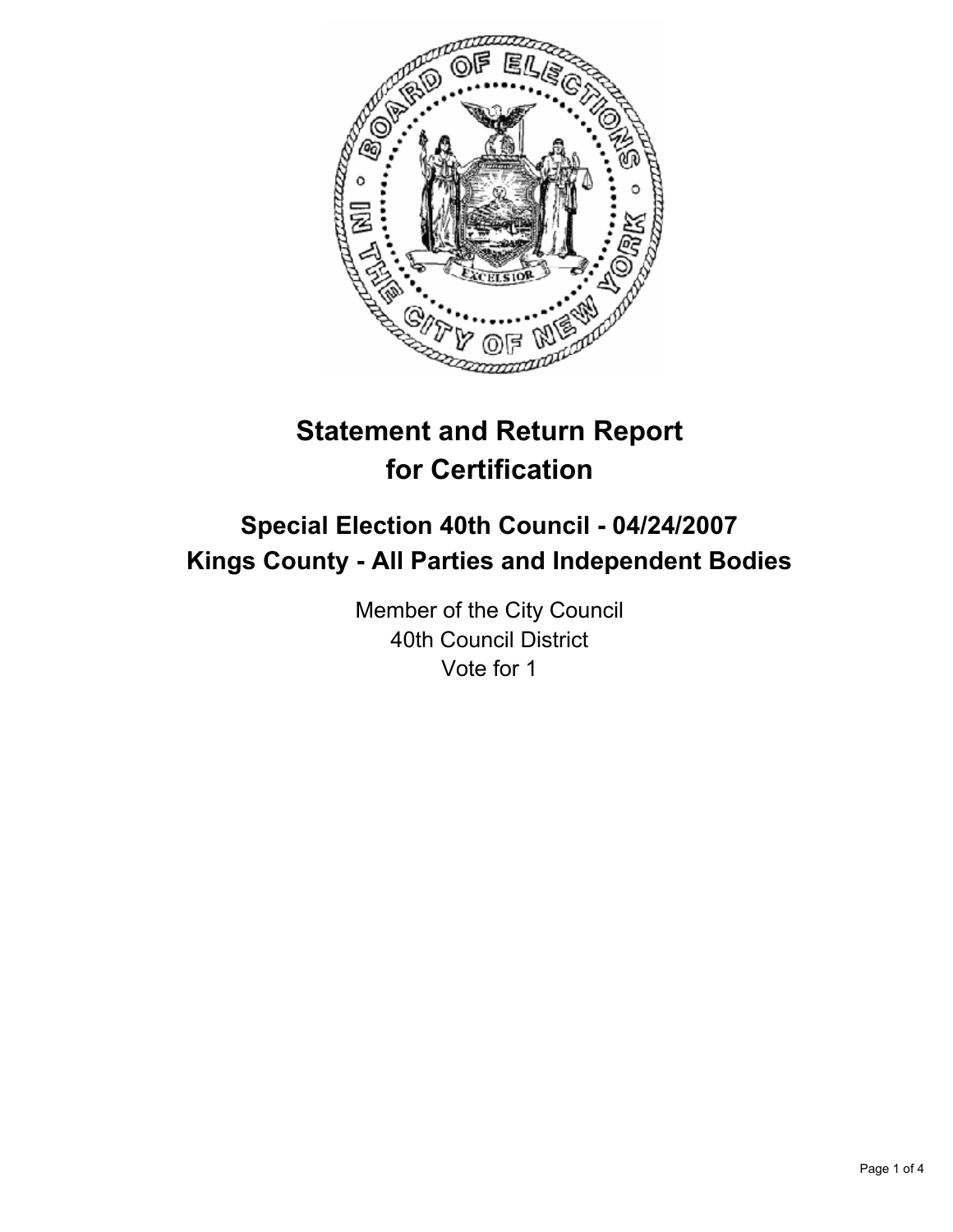

# **Assembly District 42**

| PUBLIC COUNTER                         | 1,721 |
|----------------------------------------|-------|
| <b>EMERGENCY</b>                       | 0     |
| ABSENTEE/MILITARY                      | 62    |
| AFFIDAVIT                              | 27    |
| <b>Total Ballots</b>                   | 1,810 |
| MATHIEU EUGENE (PEOPLE FOR PROGRESS)   | 1,219 |
| HARRY L SCHIFFMAN (NEIGHBORHOOD FIRST) | 250   |
| WELLINGTON SHARPE (FAMILY VALUES)      | 320   |
| CLARENCE JOHN (WRITE-IN)               |       |
| <b>Total Votes</b>                     | 1,790 |
| Unrecorded                             | 20    |

# **Assembly District 43**

| <b>PUBLIC COUNTER</b>                  | 1,604 |
|----------------------------------------|-------|
| <b>EMERGENCY</b>                       | 0     |
| ABSENTEE/MILITARY                      | 68    |
| <b>AFFIDAVIT</b>                       | 15    |
| <b>Total Ballots</b>                   | 1,687 |
| MATHIEU EUGENE (PEOPLE FOR PROGRESS)   | 853   |
| HARRY L SCHIFFMAN (NEIGHBORHOOD FIRST) | 204   |
| WELLINGTON SHARPE (FAMILY VALUES)      | 571   |
| CLARENCE JOHN (WRITE-IN)               | 44    |
| CLARENCE WILLIAMS (WRITE-IN)           |       |
| MARIE GINA FAUSTIN (WRITE-IN)          |       |
| <b>Total Votes</b>                     | 1,674 |
| Unrecorded                             | 13    |

### **Assembly District 44**

| PUBLIC COUNTER                         | 851 |
|----------------------------------------|-----|
| <b>EMERGENCY</b>                       |     |
| ABSENTEE/MILITARY                      | 27  |
| AFFIDAVIT                              |     |
| <b>Total Ballots</b>                   | 879 |
| MATHIEU EUGENE (PEOPLE FOR PROGRESS)   | 126 |
| HARRY L SCHIFFMAN (NEIGHBORHOOD FIRST) | 654 |
| WELLINGTON SHARPE (FAMILY VALUES)      | 87  |
| <b>Total Votes</b>                     | 867 |
| Unrecorded                             | 12  |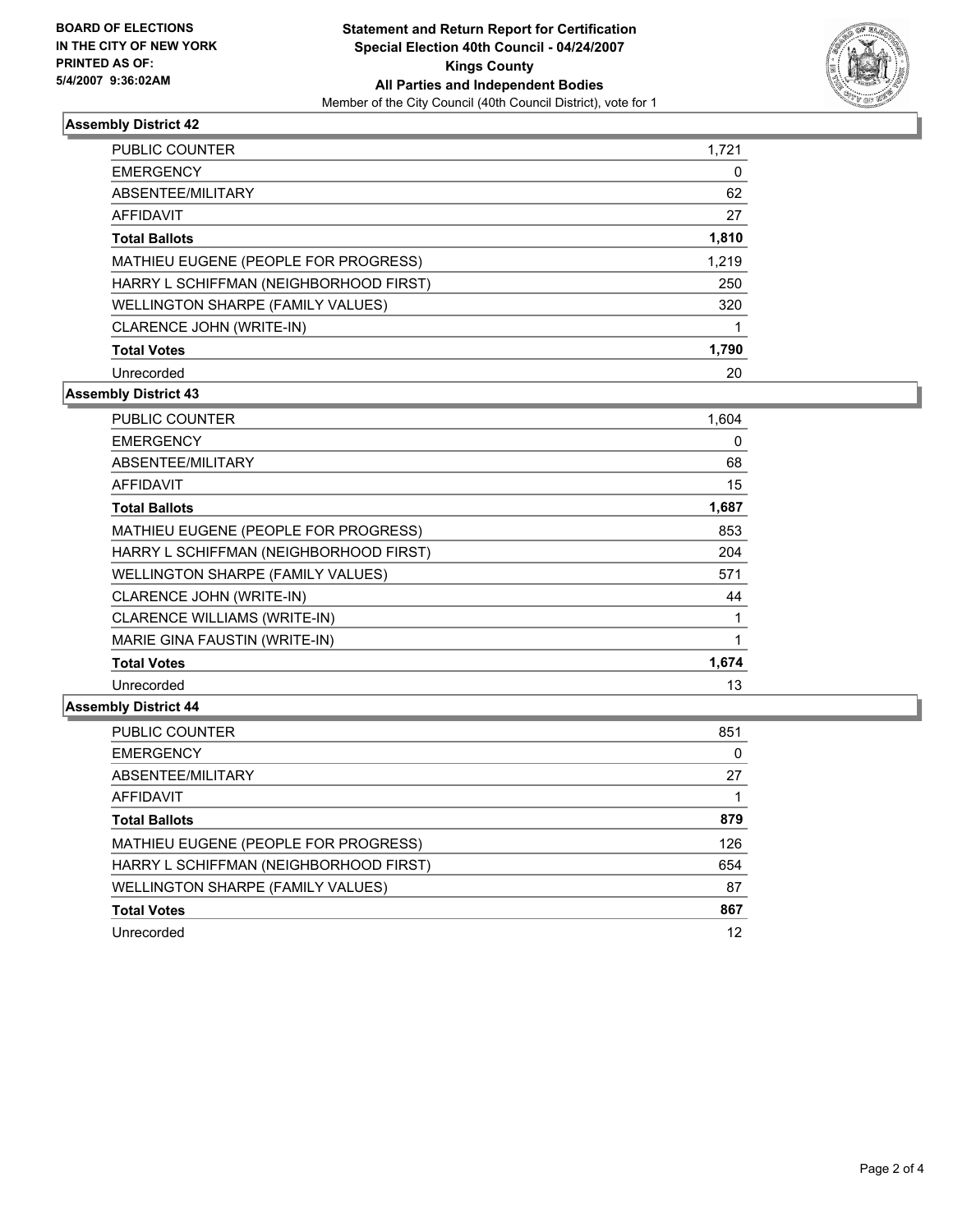

# **Assembly District 57**

| PUBLIC COUNTER                         | 195 |
|----------------------------------------|-----|
| <b>EMERGENCY</b>                       |     |
| ABSENTEE/MILITARY                      |     |
| AFFIDAVIT                              | 3   |
| <b>Total Ballots</b>                   | 201 |
| MATHIEU EUGENE (PEOPLE FOR PROGRESS)   | 126 |
| HARRY L SCHIFFMAN (NEIGHBORHOOD FIRST) | 14  |
| WELLINGTON SHARPE (FAMILY VALUES)      | 57  |
| CLARENCE JOHN (WRITE-IN)               |     |
| <b>Total Votes</b>                     | 198 |
| Unrecorded                             | 3   |

# **Assembly District 58**

| <b>Total Votes</b>                     | 19 |
|----------------------------------------|----|
| WELLINGTON SHARPE (FAMILY VALUES)      | 10 |
| HARRY L SCHIFFMAN (NEIGHBORHOOD FIRST) |    |
| MATHIEU EUGENE (PEOPLE FOR PROGRESS)   |    |
| <b>Total Ballots</b>                   | 19 |
| AFFIDAVIT                              |    |
| ABSENTEE/MILITARY                      |    |
| <b>EMERGENCY</b>                       |    |
| PUBLIC COUNTER                         | 19 |